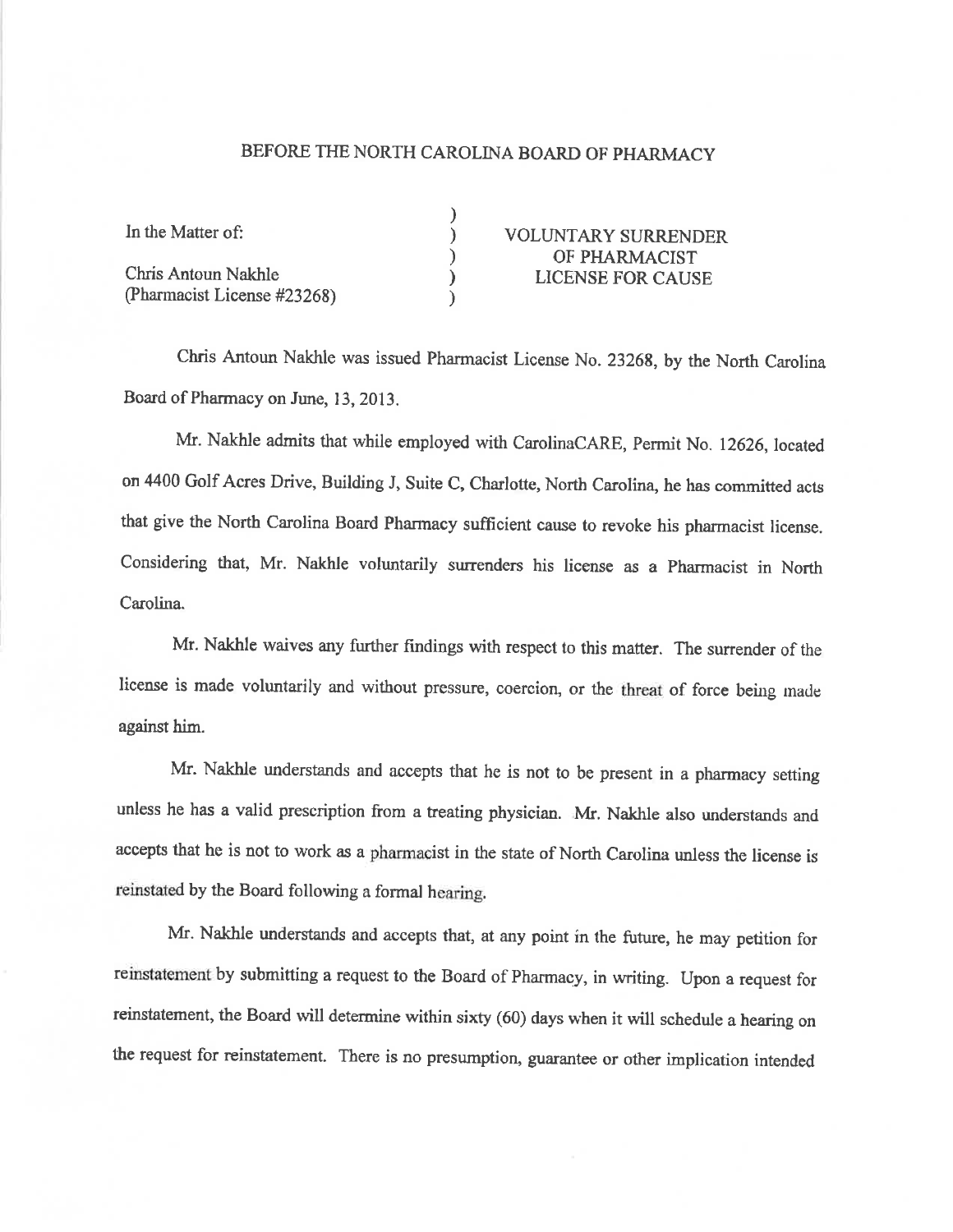within this document that the Board will reinstate the license. The decision will be made by the Board based on consideration of all available evidence presented at a formal hearing before the Board. The license will not be returned until and unless the Board issues a reinstatement order after any formal hearing.

This the  $\frac{4}{1}$  day of  $\frac{2016}{1}$ .

Chris Antoun Nach